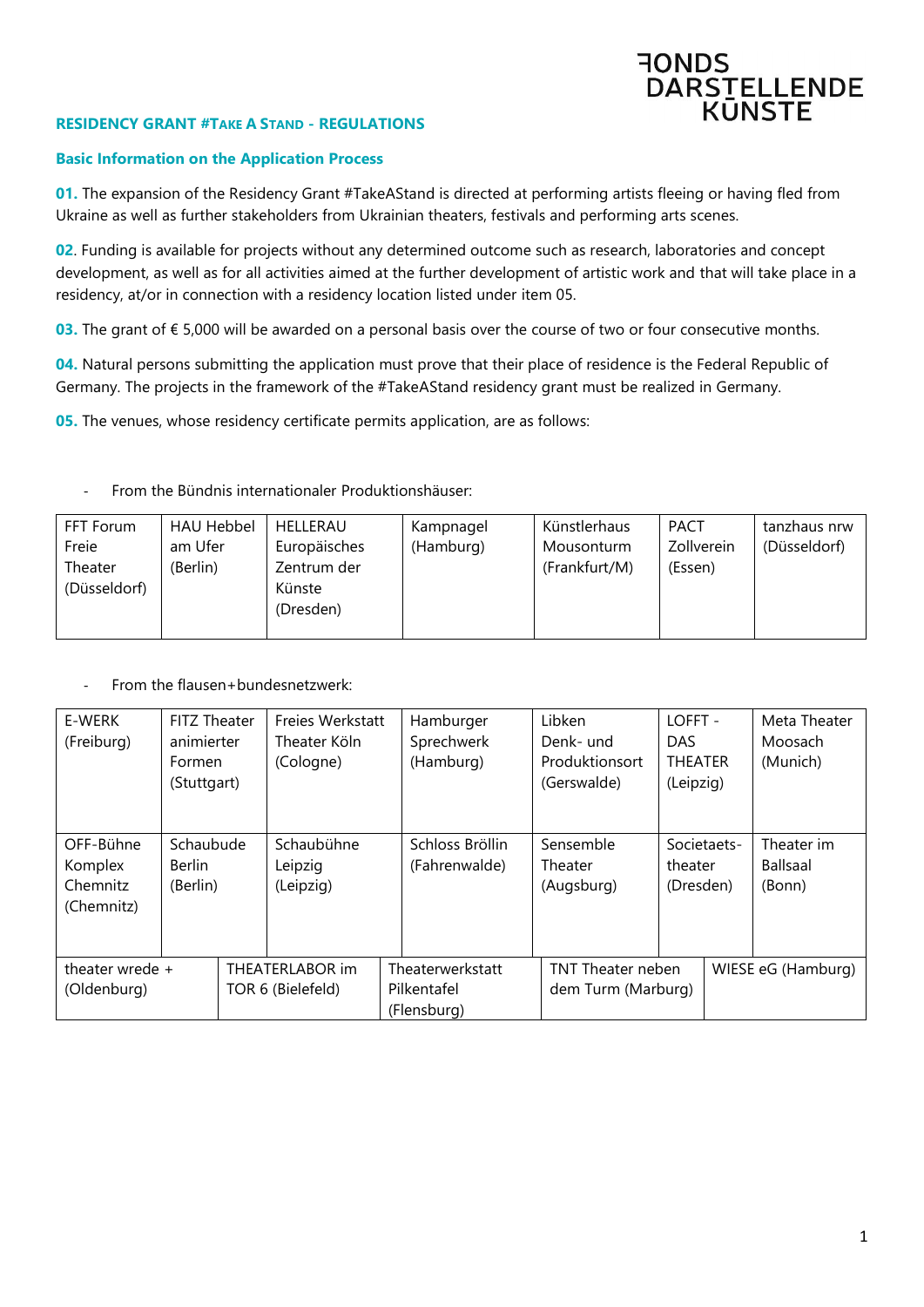From the Netzwerk Freier Theater:



|                |                     |                      | 11 UNIV        |
|----------------|---------------------|----------------------|----------------|
| Schwankhalle   | <b>WUK</b>          | Lichthof             | Pathos         |
| (Bremen)       | (Halle)             | (Hamburg)            | (Munich)       |
|                |                     |                      |                |
| Theater Rampe  | TD Berlin           | ZeitRaumExit         | LOT            |
| (Stuttgart)    | (Berlin)            | (Mannheim)           | (Braunschweig) |
|                |                     |                      |                |
| Studio Naxos   | <b>Ballhaus Ost</b> | Ringlokschuppen Ruhr |                |
| (Frankfurt /M) | (Berlin)            | (Mühlheim a.d. Ruhr) |                |
|                |                     |                      |                |

# **Deadlines and Application**

**06.** Applications can be continuously submitted by deadlines agreed upon with the aforementioned participating networks. An application is considered to have been submitted on time if all documents (see point 07) have been uploaded onto the database of the Fonds Darstellende Künste by the application deadline and the complete application has been sent.

**07.** Applications must be submitted using the appropriate online form at [https://onlineantrag.fonds-daku.de/start.](https://onlineantrag.fonds-daku.de/start) A complete application shall also include:

- proof of a certified residency permit in accordance with the law on the residency, employment and integration of foreigners within the country (Aufenthaltsgesetz - AufenthG) according to § 24 Residency for reasons of temporary protection.

This proof must be given in the form of a passport copy (alternatively: the so-called travel document for foreign nationals) and a copy of the temporary authorization for the right of residency in the Federal Republic of Germany, or the card that certifies the respective right to residency (including the work permit).

- a certificate from the participating residency venue, confirming the residency grant and the support of the artist in the respective residency period that has been applied for
- if applicable, internet links for presentation of relevant work

**08.** There is no entitlement to the grant.

**09.** Payments will be made after the conclusion of a project funding agreement. The monthly digital call for funds is to be made by the funding recipients. Payments will be made in two consecutive months in the amount of € 2,500 per month or, alternatively, four consecutive months in the amount of  $\epsilon$  1,250 per month.

**10.** A separate, German bank account specifically for the project must be used or set up in order to receive funding. Otherwise, funding cannot be guaranteed.

**11.** In the case of grant approval, the project must be realized within two consecutive months in the time period up until 31.12.2022 and be completed with the submission of a complete source and disposition statement.

## **Cost and Financing Plan**

12. The cost and financing plan is an integral part of the online application form. An additional cost and financing plan does not have to be submitted.

13. The Fonds Darstellende Künste supports residency projects in the amount of € 5,000. Co-financing with other funds is excluded.